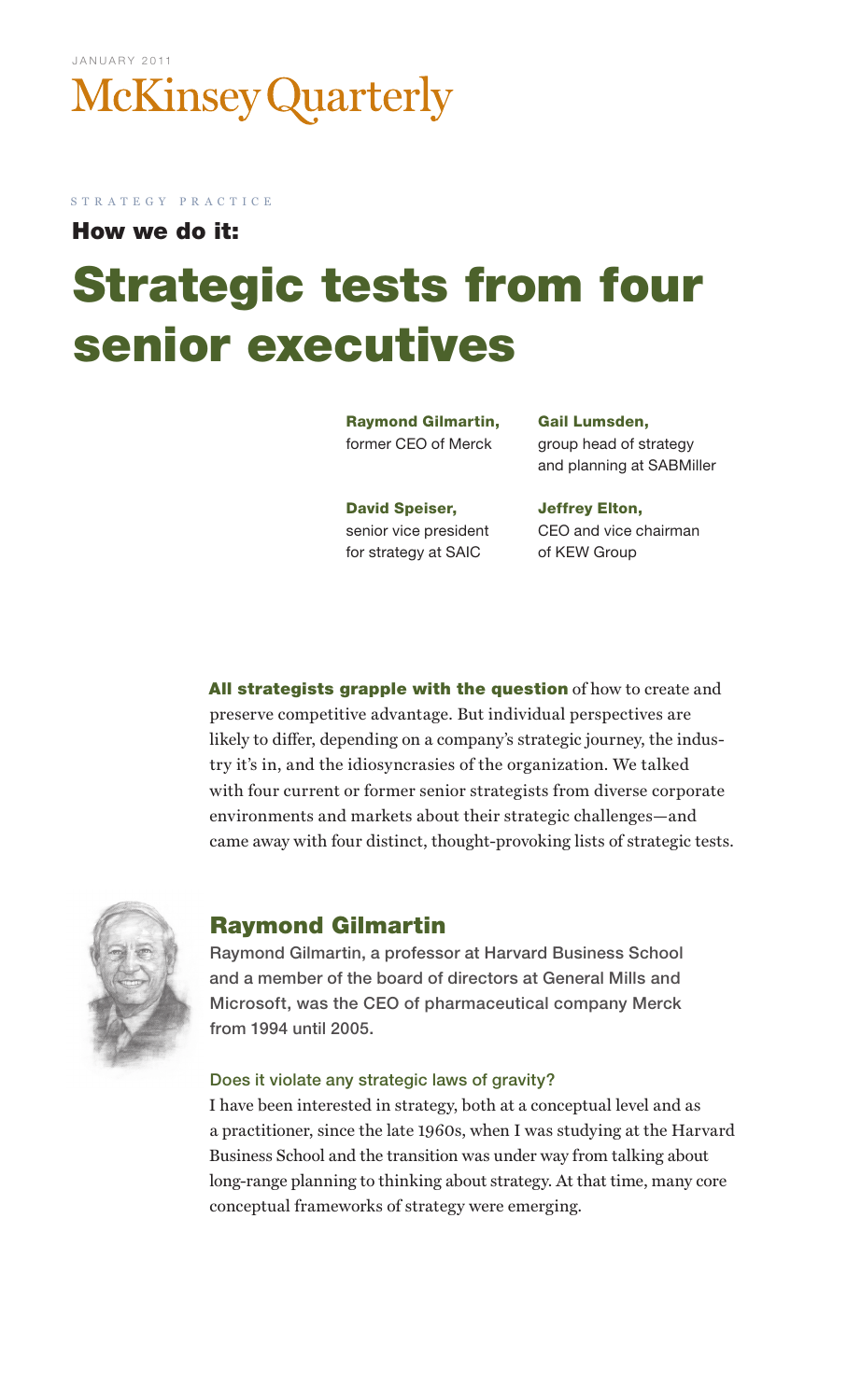Having been exposed to these strategic frameworks early in my career, and believing there were certain principles that one should follow in formulating strategy, a test that I found useful was to look for situations where these principles were violated. For example, if you've got a 5 percent market share and somebody else in the industry has 40 percent, the idea that you're going to make dramatic gains in market share within a relatively short period of time is just unrealistic. Equally unrealistic is wanting to introduce a product that's undifferentiated and expecting to gain market share just because it's a big market.

I'm using very simpleminded examples, but people do make these kinds of errors. When you see this is about to happen, you should respond by saying, "Let's not introduce that product."

#### Do my numbers match my strategy?

A common thing that happens within companies is that people make all of these great strategy presentations, management signs off on everything, and then the world shifts completely to a different mode when it's time to put together the profit plan. That is the moment of truth for whether your resource allocation is consistent with what you claim your strategy is, and I'm willing to bet that this is where the biggest disconnect usually takes place.

I therefore looked at plans and expenditure requests from the standpoint of what story the numbers told us about our strategy and whether the two matched or not. When we intended to increase our rate of innovation, one test would be what was happening to the level of R&D spending. When we expected to increase our market share, key tests would be what was happening to spending on promoting our products and the share of capital projects related to new products.

If you've got a 5 percent market share and somebody else in the industry has 40 percent, the idea that you're going to make dramatic gains in market share within a relatively short period of time is just unrealistic. "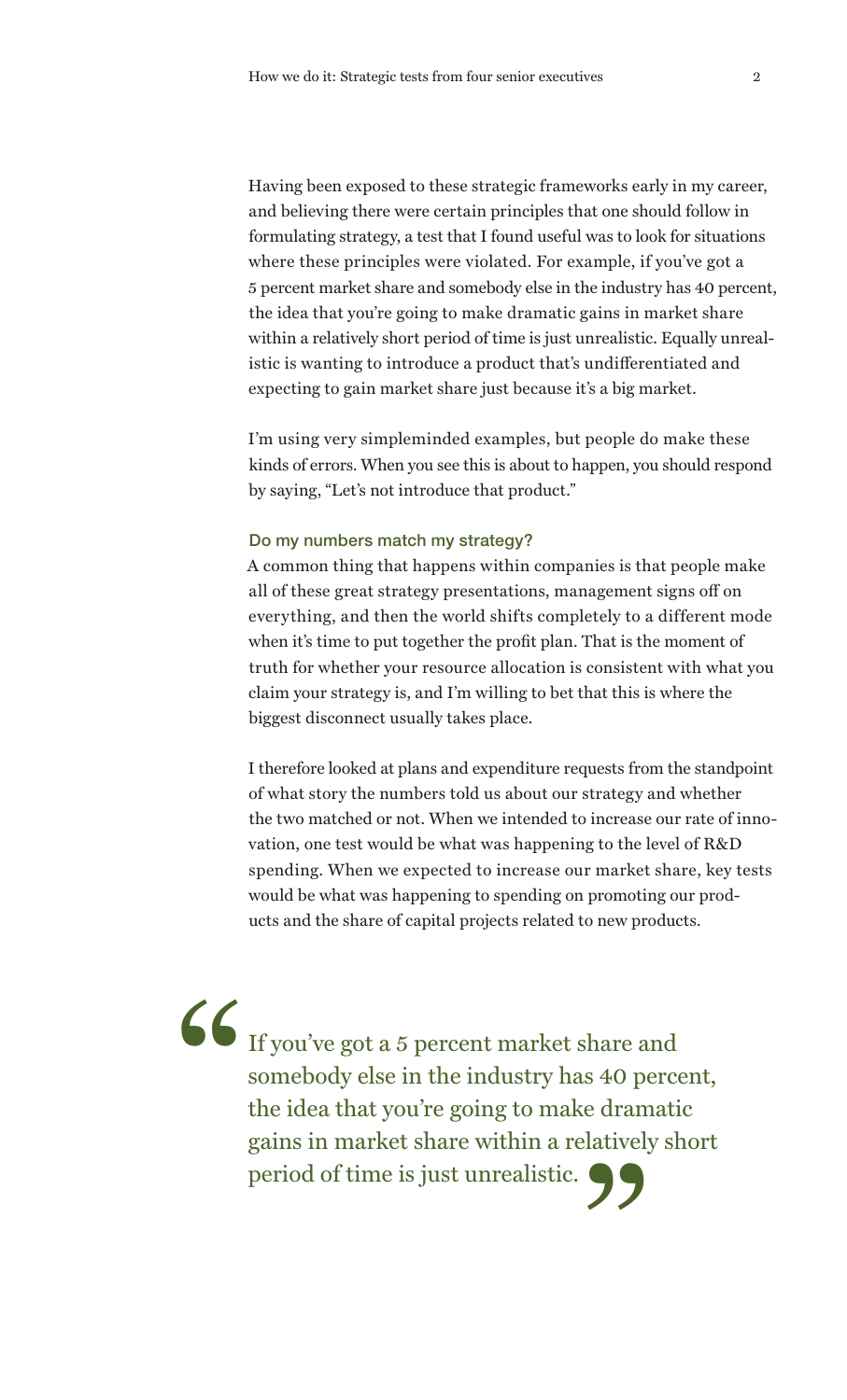

# **David Speiser, Science Applications International** Corporation (SAIC)

David Speiser is the senior vice president for strategy at SAIC, a scientific, engineering, and technology applications company headquartered in the United States. He also is an alumnus of McKinsey's Los Angeles office, where he was a principal.

## Will it create value?

As an industry, we attract a lot of engineers and former government and military professionals. Therefore, the very basic test of whether something drives financial shareholder value or not is very useful because many people are not so financially focused.

#### Is it material?

One of my biggest tests is to explore whether a proposal is material. Some folks will get excited about doing something in a very small market. The challenge we face, given limited managerial resources, is to educate people about what would be material to the \$11 billion corporation we are today, which is very different from the \$2 billion corporation we were 15 years ago.

When it comes to new strategies, a big test is to make sure that the insights and capabilities underlying them are real and not just a result of PowerPoint engineering.

# Is it differentiated?

"

This is probably the hardest test to pass because one of the challenges you have in a corporation that has very broadly applicable skills is 99<br>pass bec<br>very broa that people want to apply them broadly. If you're trying to apply your skills to a broader set of markets, you have to really think critically about what the current competitors are already offering and what you're going to do that's different. That can be tough, especially when you combine it with the materiality test. There may be nothing you can do, in a segment where you have deep interest and knowledge, that will be material over and above what you're doing. But then when you get outside your comfort zone, achieving differentiation is more challenging.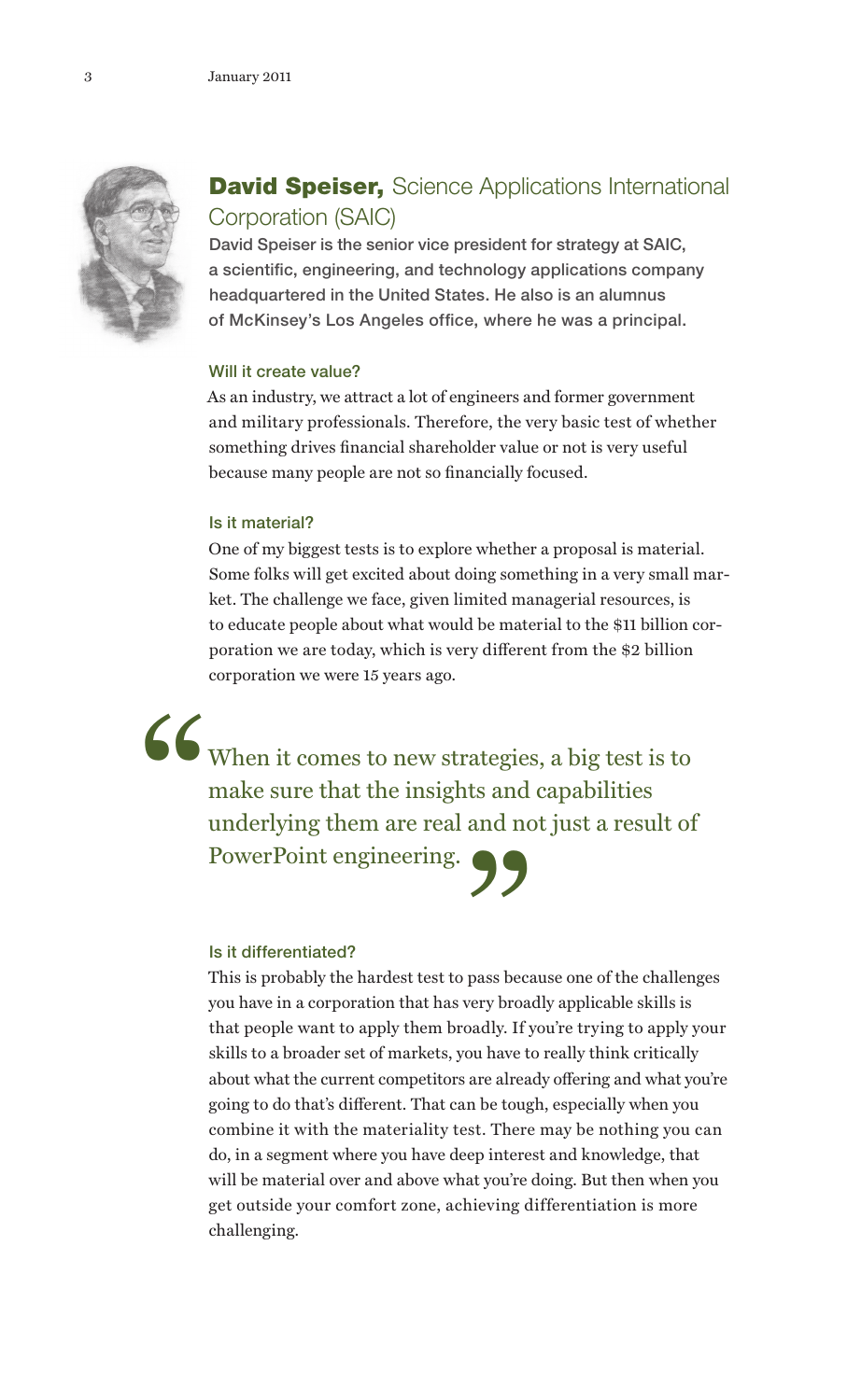# Is it just 'PowerPoint engineering'?

When it comes to new strategies, a big test is to make sure that the insights and capabilities underlying them are real and not just a result of PowerPoint engineering. We get used to assuming that anything people say they can do, they can do. Because they demonstrate this every day in core markets, proof isn't required. But if you're talking about developing a new growth strategy to penetrate a new market, you have to step back and ask tough questions because the proof isn't being delivered every day. Requiring proof that we're connected with the market, that we've actually spoken to potential customers, that we have the insight we claim to have is ultimately one of the most important jobs of the strategist, in my view.



# Gail Lumsden, SABMiller

Gail Lumsden is group head of strategy and planning at SABMiller, a leading global brewer.

# Where are we in our strategic journey?

It's very easy to get blinkered and complacent, particularly when you're in a successful business: the tendency is to extend the past into the future and assume that your success will continue. The challenge is to watch out for and take signs to the contrary seriously and to use them as a catalyst to further develop your strategy. Winning is a journey, not a destination, and that means understanding where you are in your strategic journey as a business.

For example, we've significantly outperformed our peers over the last ten years in terms of total returns to shareholders (TRS), which demonstrates that we've had a differentiated strategy: we were ahead of our competitors in acquiring undervalued and underperforming local brewers in emerging markets with strong volume growth and in applying a distinctive business model based on operational and

It's very easy to get blinkered and complacent, particularly when you're in a successful business: the tendency is to extend the past into " the future.  $\bigcirc$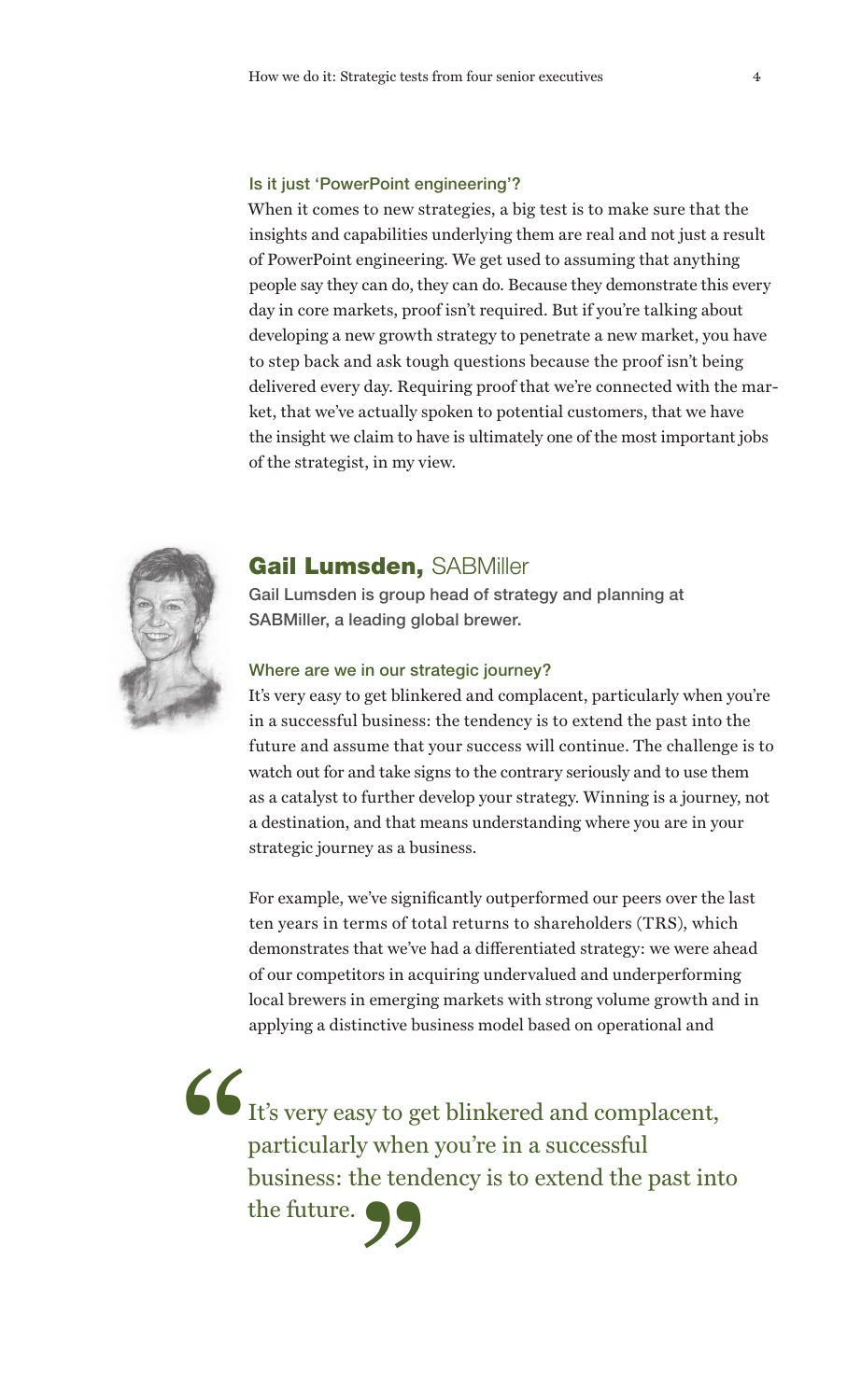performance-management excellence. In some of those markets, though, per capita consumption growth is now leveling off, and if you look at more recent history, you see that our outperformance in terms of TRS has been abating. So one of the big challenges for us now is how we define and redefine the markets in which we compete.

## Are we properly balancing growth and risk?

We're always thinking about opportunities for profitable growth, but we also need to be thinking about the value at risk. Are we protecting our strongholds? Are we adequately thinking about how our competitors will respond to our moves? And in markets where we have a strong leadership position, are we thinking enough about how to create—not just capture—value as the market matures?



# Jeffrey Elton, KEW Group

Jeffrey Elton is the CEO and vice chairman of KEW Group, a personalized oncology care network he helped found. Previously, he was senior vice president of strategy and global COO at the Novartis Institutes for BioMedical Research and, before that, a principal in McKinsey's Boston office.

## What are the facts?

Pharma and health care delivery are long-cycle businesses where strategy is about optimizing resource reallocation—getting really straight about what investments are going to drive your future earnings. That starts with getting the facts right: there's a lot of hearsay and lore, even though the industry is scientifically driven. It's amazing how much of this is not rooted in fact. So the first set of questions we always spend time on is what's really working or not working, and understanding what "working" actually means.